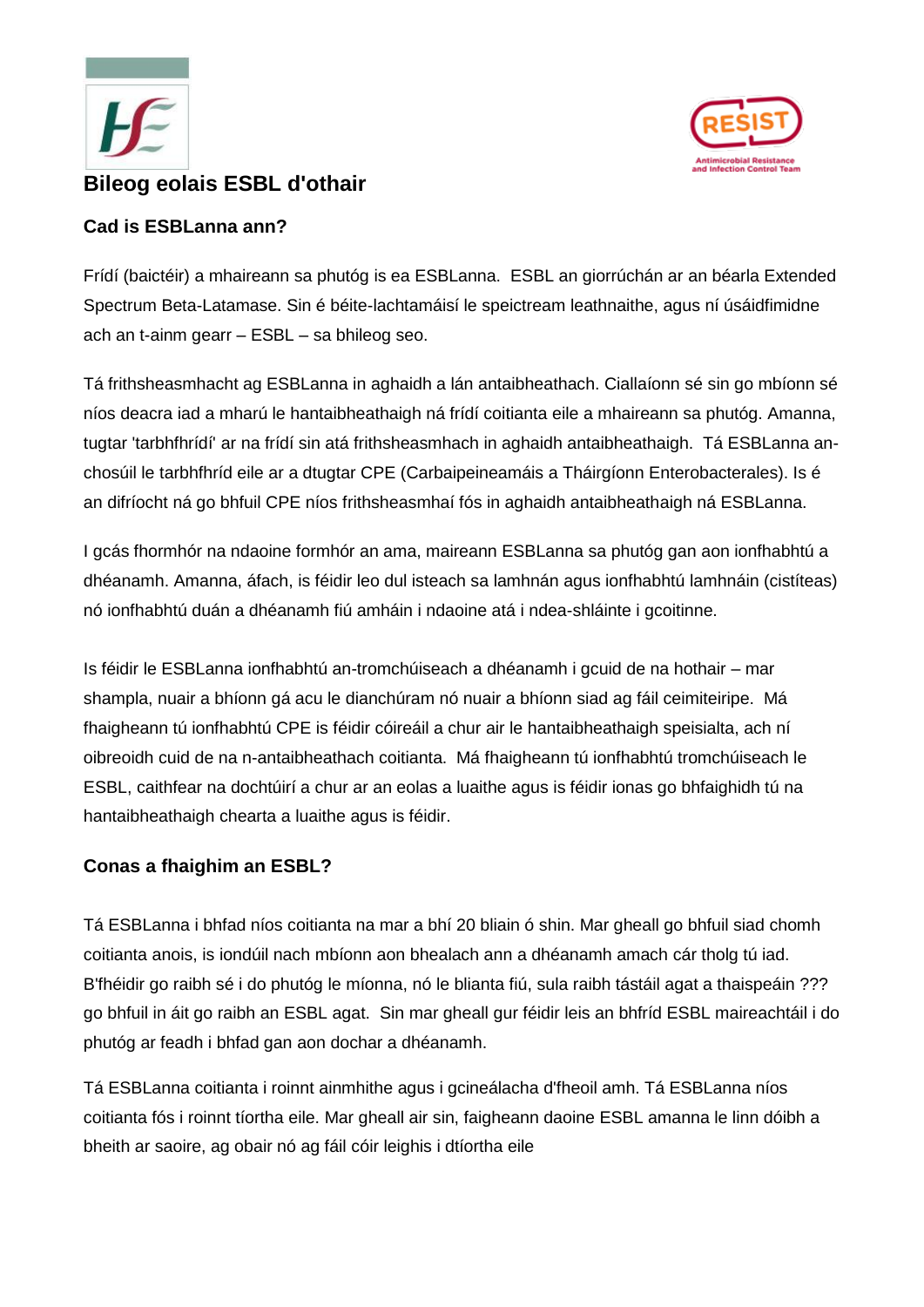



Cúig bliana (fiche atá sa leagan béarla ) ó shin, bhí ESBLanna neamhchoitianta ach amháin i ndaoine a chaith a lán ama san ospidéal. Tá tú fós in ann ESBL a tholg in ospidéil, ach anois tá ESBLanna coitianta freisin i dtithe altranais, i ndaoine sa bhaile agus sa phobal.

# **Cad iad na siomptóim de fhríd ESBL?**

Fad a fhanann ESBL sa phutóg ní thagann aon tinneas astu. Ní tharraingíonn siad buinneach ná pianta boilg. Ach má theann an fríd ESBL isteach sa lamhnán, duan nó fuile, is féidir leis ionfhabhtú a tharraingt. Nuair a tharlaíonn sé sin is minic go bhfaighidh an duine teocht, pian agus crith fuachta a airíonn mar a bheadh i gcás aon ionfhabhtú eile. An t-aon difríocht atá ann ná, má bhíonn gá agat le cóireáil nach n-oibreoidh a lán de na gnáth-antaibheathaigh. Tabharfaidh do dhochtúir antaibheathaigh speisialta duit chun cóireáil a dhéanamh ar an ionfhabhtú ESBL.

#### **Cén fhad a bheidh ESBL agam?**

Is féidir leis an bhfríd ESBL maireachtáil i do phutóg ar feadh míonna nó blianta fiú. Mura gcaithfidh tú antaibheathaigh a thógáil ar feadh i bhfad, méadóidh tú an seans go rachaidh sé i léig. Má chaitheann tú antaibheathaigh a thógáil go minic, tógfaidh sé níos faide ar an ESBL glanadh suas.

# **Conas is féidir stop a chur le scaipeadh ESBLanna?**

An bealach is fearr le stop a chur le scaipeadh gach fríde agus víris ná imeall, lámh agus suíochán an leithris a choinneáil glan, agus na lámha a ghlanadh go maith tar éis dul chuig an leithreas, sula dtosóidh tú ag ithe agus tar éis a bheith i dteagmháil le feoil amh.

Má théann tú san ospidéal, tabharfaidh tú faoi deara go mbeidh an fhoireann iontach cúramach a lámha a ní tar éis cúram a dhéanamh duit. Amanna, beidh naprúin agus miotóga orthu. Lena chois sin, b'fhéidir go dtabharfaí seomra aonair duit más féidir. Tógtar na céimeanna sin chun cuidiú le laghdú a dhéanamh ar ESBL san ospidéal. Tá sé tábhachtach a rá le ball foirne má tá a fhios agat go bhfuil ESBL agat.

#### **Cad a tharlaíonn nuair a théim abhaile?**

Níl ann ach baol an-bheag go ndéanfaidh ESBL aon dochar mór do dhaoine a bhfuil an tsláinte réasúnta maith acu i gcoitinne. Ní gá duit aon rud a dhéanamh atá difriúil ó aon duine eile agus tú i mbun gnáthchúrsaí an tsaoil sa bhaile agus nó amuigh sa phobal. Is féidir éadaí, éadaí leapa agus soithigh a ní mar is gnách. Ach, ar aon dul le gach duine eile, molaimid duit a bheith cúramach faoi